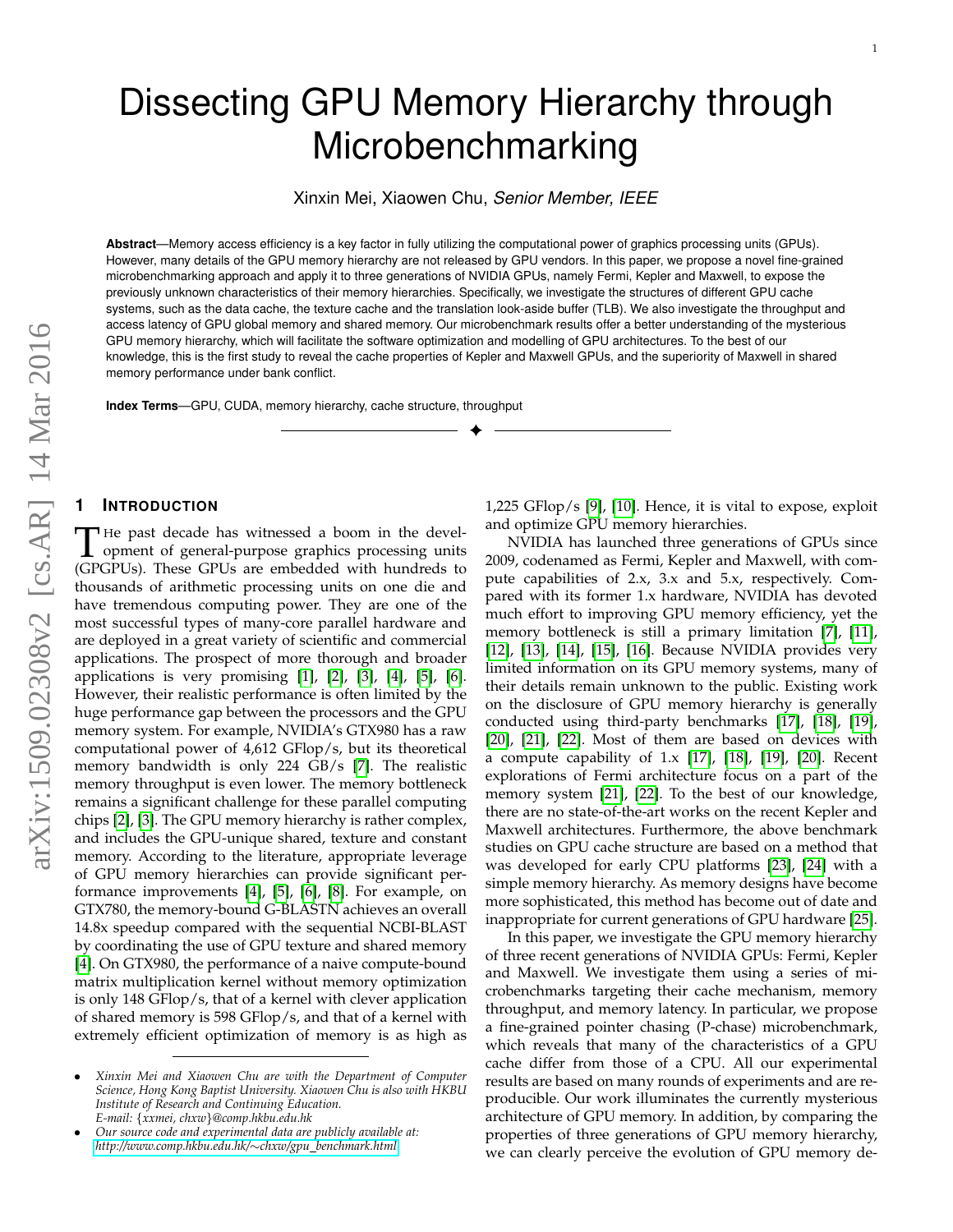signs. The Kepler device is designed to maximize compute performance by aggressively integrating many emerging technologies, whereas the latest Maxwell device is more conservative and aims at energy efficiency rather than pure compute performance.

We highlight the contributions of our work as follows.

- 1) We propose a novel fine-grained P-chase microbenchmark to explore the unknown GPU cache parameters. Our results indicate that GPUs have many features that differ from those of traditional CPUs. We discover the unequal sets of L2 translation look-aside buffer (TLB), the 2D spatial locality optimized set-associative mapping of the texture L1 cache, and the non-traditional replacement policy of the L1 data cache.
- 2) We quantitatively benchmark the throughput and access latency of a GPU's global and shared memory. We study the various factors that influence the memory throughput, and the effect of the shared memory bank conflict on the memory access latency. For the first time, we verify that Maxwell is highly optimized to avoid long latency under shared memory bank conflict.
- 3) Our work provides comprehensive and up-to-date information on the GPU memory hierarchy. Our microbenchmarks cover the architecture, throughput and latency of recent generations of GPUs. To the best of our knowledge, this paper is the first to study the new features of the Kepler and Maxwell GPUs.

The remainder of this paper is organized as follows. Section 2 summarizes the related work and Section 3 gives an overview of GPU memory hierarchy. Section 4 introduces the fine-grained P-chase microbenchmark and how we apply it to dissect the GPU cache micro-architectures. Section 5 presents our study on the effective global memory throughput and memory access latencies under different access patterns. Section 6 investigates the shared memory in terms of latency, throughput, and the impact of bank conflict. We conclude our findings in Section 7.

# **2 RELATED WORK**

Many studies have investigated GPU memory system, some of which have confirmed that the performances of many GPU computing applications are limited by the memory bottleneck [\[2\]](#page-13-1), [\[3\]](#page-13-2), [\[6\]](#page-13-5), [\[26\]](#page-13-25). Using characterization approaches, several studies located the causes of low memory throughput to relative memory spaces [\[6\]](#page-13-5), [\[26\]](#page-13-25), [\[27\]](#page-13-26). Some designed a number of data mapping/memory management algorithms with the aim to improve memory access efficiency [\[27\]](#page-13-26), [\[28\]](#page-13-27), [\[29\]](#page-13-28), [\[30\]](#page-13-29), [\[31\]](#page-13-30). Recently, Li et al. proposed a locality monitoring mechanism to better utilize the L1 data cache for higher performance [\[32\]](#page-13-31). All of these studies have contributed to the field and inspired our work.

We summarize the related GPU microbenchmark work in Table [1.](#page-1-0) Most of the work on memory structure and access latency is based on the P-chase microbenchmark, which was first introduced in [\[23\]](#page-13-22), [\[24\]](#page-13-23) (referred to as Saavedra1992 hereafter). Saavedra1992 was originally designed for CPU hardware and was quite successful for various CPU platforms [\[33\]](#page-13-32). Duchateau et al. developed P-ray, a multithreaded version of P-chase to explore multi-core CPU cache architectures [\[34\]](#page-13-33). They exploited false sharing to quickly

TABLE 1 Summary of GPU Memory Microbenchmark Studies

<span id="page-1-0"></span>

| Reference       | Year | Device                                 | Scope                       |  |
|-----------------|------|----------------------------------------|-----------------------------|--|
| [17]            | 2008 | 8800GTX<br>Architectures and latencies |                             |  |
| $[18]$ , $[19]$ | 2009 | <b>GTX280</b>                          | Architectures and latencies |  |
| [20]            | 2011 | GTX285                                 | Throughput                  |  |
| [21]            | 2012 | Tesla <sup>TM</sup> C2050              | Architectures and latencies |  |
| [22]            | 2013 | Tesla <sup>™</sup> C2070               | Architectures and latencies |  |
| [25]            | 2014 | GTX560Ti<br><b>GTX780</b>              | Architectures and latencies |  |



<span id="page-1-1"></span>Fig. 1. Memory hierarchy of the GeForce GTX780 (Kepler).

determine the cache coherence protocol block size. As the multi-threading feature on GPU is different from that of CPU, we cannot apply their method on GPU directly. Volkov and Demmel used P-chase for a very early GPU device, Nvidia 8800GTX, with a relatively simple memory hierarchy [\[17\]](#page-13-16). Papadopoulou et al. applied Saavedra1992 to explore the global memory TLB structure [\[18\]](#page-13-17). They also proposed a novel footprint experiment (referred to as Wong2010 hereafter) to investigate the other GPU caches [\[19\]](#page-13-18). Baghsorkhi et al. applied Wong2010 to benchmark a Fermi GPU and disclosed its L1/L2 data cache structure [\[21\]](#page-13-20). Different from previous studies, we proposed a novel fine-grained P-chase and disclosed some unique characteristics that both Saavedra1992 and Wong2010 neglected [\[25\]](#page-13-24). Our target hardware includes the caches of three recent generations of GPUs.

Meltzer et al. used both Saavedra1992 and Wong2010 to study the L1/L2 data cache of Fermi architecture [\[22\]](#page-13-21). They found that the L1 data cache does not use the least recently used (LRU) replacement policy, which is one of the basic assumptions of the traditional P-chase [\[19\]](#page-13-18). They also found that the L2 cache associativity is not an integer. Our experimental results coincide with theirs. Moreover, our fine-grained P-chase microbenchmarks allow us to obtain the L1 cache replacement policy.

Zhang and Owens quantitatively benchmarked the global/shared memory throughput from the bandwidth perspective [\[20\]](#page-13-19). Our work also includes a throughput study, but we are more interested to study the major factors that affect the effective memory throughput. Moreover, we include the study of memory access latencies which are also important factors for performance optimization.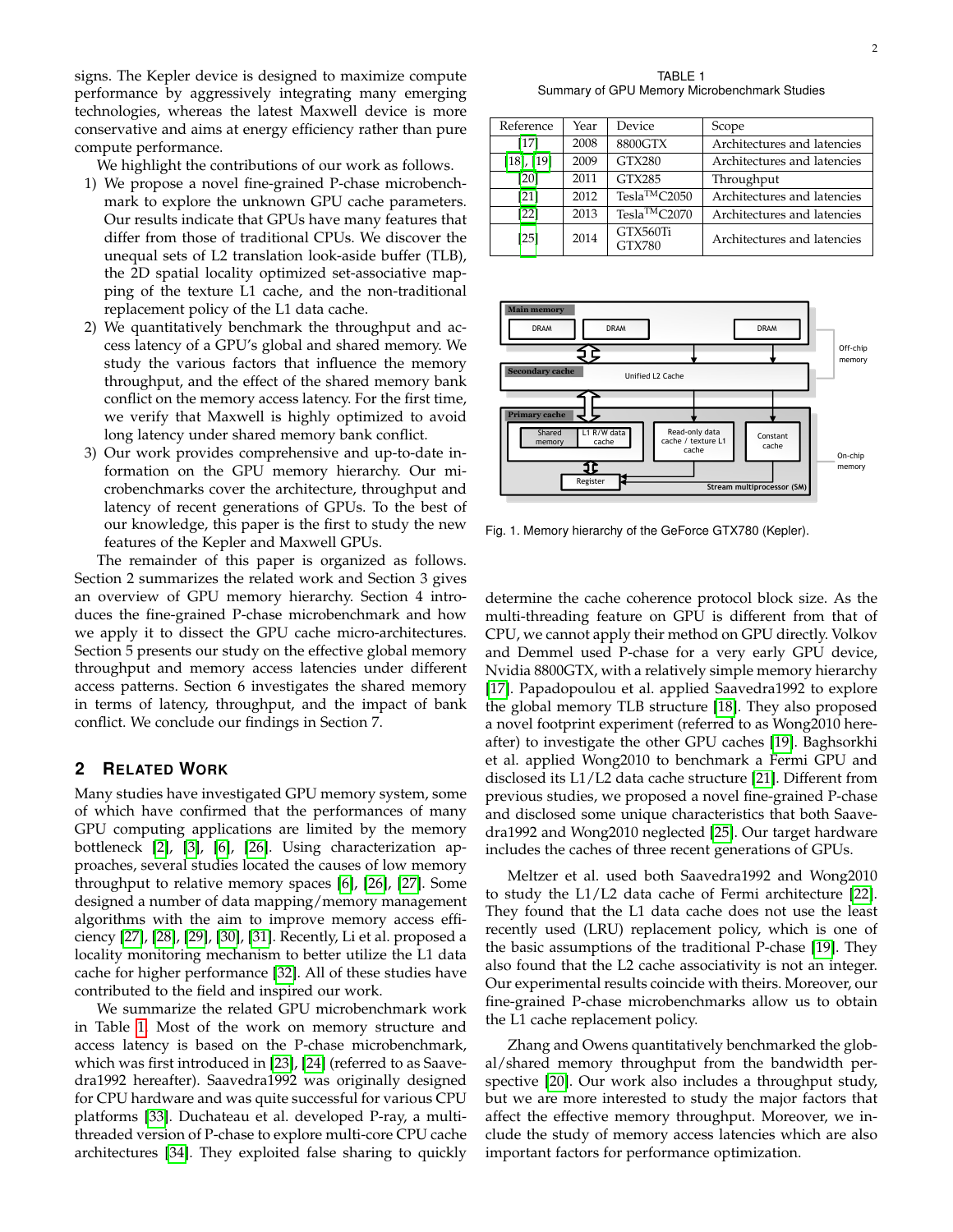TABLE 2 Features of Common GPU Memory

<span id="page-2-0"></span>

| Memory  | Type | Cached                | Scope        |
|---------|------|-----------------------|--------------|
| Global  | R/W  | Yes (CA 2.0 or above) | All threads  |
| Shared  | R/W  | N/A                   | Thread block |
| Texture |      | Yes                   | All threads  |

# **3 OVERVIEW OF GPU MEMORY HIERARCHY**

Following the terminologies of CUDA, there are six types of GPU memory space: register, constant memory, shared memory, texture memory, local memory, and global memory. Their properties are elaborated in [\[15\]](#page-13-14), [\[16\]](#page-13-15). In this study, we limit our scope to the three common types: global, shared, and texture memory. Specifically, we focus on the mechanism of different memory caches, the throughput and latency of global/shared memory, and the effect of bank conflicts on shared memory access latency.

Table [2](#page-2-0) lists some salient characteristics of the target memory spaces. Unlike the early devices studied in [\[19\]](#page-13-18), in recent GPUs the global memory access has become cached. The cached global/texture memory uses a two-level caching system. The L1 cache is located in each stream multiprocessor (SM), while the L2 cache is off-chip and shared among all SMs. It is unified for instruction, data and page table access. Furthermore, page table is used by GPU to map virtual addresses to physical addresses, and is usually stored in the global memory. The TLB is the cache of the page table. Once a thread cannot find the page entry in the TLB, it would access the global memory to search the page table, which causes significant access latency. Although the global memory and texture memory have similar dataflows, the former is read-and-write  $(R/W)$  and the latter is readonly. Both of them are public to all threads in the kernel function. The GPU-specific R/W shared memory is also located in the SMs. On the Fermi and Kepler devices it shares memory space with the L1 data cache, whereas on the Maxwell devices it has a dedicated space. In CUDA, the shared memory is declared and accessed inside a cooperative thread array (CTA, a.k.a. thread block), which is a programmer-assigned set of threads executed concurrently. Fig. [1](#page-1-1) shows the block diagram of the memory hierarchy of a Kepler device, GeForce GTX780. The arrows indicate the dataflow. The architecture of the L1 cache in the Maxwell device is slightly different from that shown in Fig. [1](#page-1-1) due to the separate shared memory space.

In Table [3,](#page-3-0) we compare the memory characteristics of the old Tesla GPU discussed in [\[18\]](#page-13-17), [\[19\]](#page-13-18) and our three target GPU platforms. The compute capability is used by NVIDIA to distinguish the generations. Table [3](#page-3-0) shows that the most distinctive difference lies in the global memory. On the Tesla device, the global memory access is not cached, whereas on the Fermi device it is cached in both the L1 and the L2 data cache. The Kepler device has an L1 data cache, but it is designed for local rather than global memory access. In addition to the L2 data cache, global memory data that is read-only for the entire lifetime of a kernel can be cached in the read-only data cache with a compute capability of 3.5 or above. On the Maxwell device, the L1 data cache, texture on-chip cache and read-only data cache are combined in one

physical space. Note that the L1 data cache of the Fermi and the read-only data cache of the Maxwell can be turned on or off. It is also notable that modern GPUs have larger shared memory spaces and more shared memory banks. On the Tesla device, the shared memory size of each SM is fixed at 16 KB. On the Fermi and Kepler devices, the shared memory and L1 data cache share 64 KB of memory space. On the Maxwell device, the shared memory is independent and has 96 KB. The maximum volume of shared memory that can be assigned to each CTA has been increased from 16 KB on the Tesla device to 48 KB on the later devices. The texture memory is cached on every generation of GPUs. The Tesla texture units are shared by three SMs (i.e., thread processing cluster). However, texture units on later devices are per-SM. The texture L2 cache shares space with the L2 data cache. The size of the texture L1 cache depends on the generation of the GPU hardware.

# **4 CACHE STRUCTURES**

The greatest difference between recent GPUs and the old Tesla GPUs lies in their cache systems. In this section, we first present a novel fine-grained P-chase method, and then explore two kinds of cache: the data cache and the TLB. We focus on the architectures of the Fermi/Maxwell L1 data cache, Fermi/Kepler/Maxwell texture memory L1 cache, read-only data cache, L2 cache and TLBs.

# **4.1 Why Not Typical P-chase?**

By exploiting the principle of locality, cache memory is used to back up a piece of main memory for faster data access and plays a major role in modern computer architectures. Most existing GPU microbenchmark studies on cache architecture assume a classical set-associative cache model with the least recently used (LRU) replacement policy, the same as that of a conventional CPU cache [\[23\]](#page-13-22), [\[24\]](#page-13-23). The cache size  $(C)$  is much smaller than main memory size. Data is loaded from main memory to cache with the basic unit of a cache line. The number of words in a cache line is referred to as the line size (b). For the classical *LRU set-associative cache*, the cache memory is divided into  $T$  cache sets, each of which consists of a cache lines. Fig. [2](#page-3-1) shows an example of a 12-word setassociative cache and its memory mapping. There are three essential assumptions for this kind of cache model:

<span id="page-2-1"></span>**Assumption 1.** All cache sets have the same size, and the cache parameters satisfy  $T*a*b = C$ . If any three of the four parameters are known, the remaining one can be found.

<span id="page-2-2"></span>**Assumption 2.** In the memory address, the bits that identify the cache set are immediately followed by the bits that identify the offset (the intra-cache line location of data).

<span id="page-2-3"></span>**Assumption 3.** The cache replacement policy is LRU.

Assumption [1](#page-2-1) implies that all cache sets have the same number of cache lines. Assumption [2](#page-2-2) indicates that the data mapping from the main memory to the cache follows a predictable, regular pattern. For instance, in Fig. [2,](#page-3-1) two out of every six consecutive words are mapped to one cache set, and they may appear in either of the two cache lines in the set. Assumption [3](#page-2-3) implies that if we perform sequential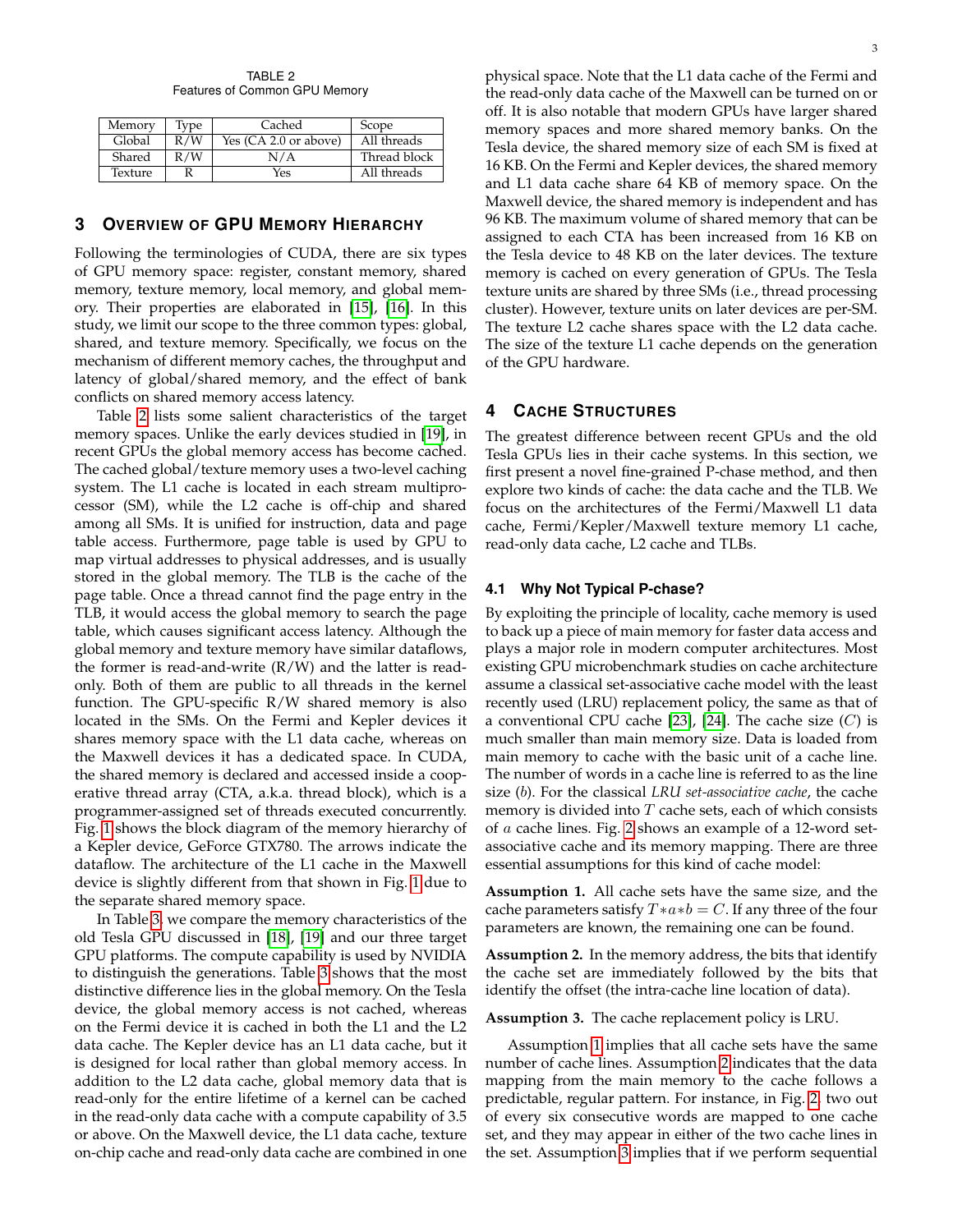TABLE 3 Comparison of the Memory Properties of the Tesla, Fermi, Kepler and Maxwell Devices

<span id="page-3-0"></span>

| Device               | Tesla         | Fermi                   | Kepler                        | Maxwell                        |  |  |  |
|----------------------|---------------|-------------------------|-------------------------------|--------------------------------|--|--|--|
|                      | <b>GTX280</b> | GTX560Ti                |                               | <b>GTX980</b>                  |  |  |  |
| Compute capability   | 1.3           | 2.1                     | 3.5                           | 5.2                            |  |  |  |
| SMs * cores per SM   | $30 * 8$      | $8 * 48$                | $12 * 192$                    | $16 * 128$                     |  |  |  |
| Global memory        |               |                         |                               |                                |  |  |  |
| Cache mechanism      | N/A           | L1 and L2               | L <sub>2</sub> , or read-only | L2, or unified $\overline{L1}$ |  |  |  |
| Cache size           | N/A           | $L1: 16/48$ KB          | Read-only: 12 KB              | Unified L1: 24 KB              |  |  |  |
|                      |               | L <sub>2</sub> : 512 KB | L2: 1.5 MB                    | L2:2MB                         |  |  |  |
| Total size           | 1024 MB       | 1024 MB                 | 3072 MB                       | 4096 MB                        |  |  |  |
|                      |               | Shared memory           |                               |                                |  |  |  |
| Size per SM          | 16 KB         | 48/16 KB                | 48/32/16 KB                   | 96 KB                          |  |  |  |
| Maximum size per CTA | 16 KB         |                         | 48 KB                         |                                |  |  |  |
| Bank No.             | 16            |                         | 32                            |                                |  |  |  |
| Bank width           |               | 8 B<br>4 B<br>4 B       |                               |                                |  |  |  |
| Texture memory       |               |                         |                               |                                |  |  |  |
| Texture units        | per-TPC       |                         | per-SM                        |                                |  |  |  |
| L1 cache size        | 6-8 KB        | 12 KB                   | 12 KB                         | 24 KB                          |  |  |  |

|                      |                                                                                                          |                                                                                                                   | (b) Main memory: |  |           |  |  |
|----------------------|----------------------------------------------------------------------------------------------------------|-------------------------------------------------------------------------------------------------------------------|------------------|--|-----------|--|--|
| (c) Memory address = |                                                                                                          | $\overline{2}$<br>3<br>4                                                                                          | 1<br>0           |  | Data      |  |  |
|                      |                                                                                                          |                                                                                                                   |                  |  | $1 - 2$   |  |  |
|                      | Consider the memory address of a single byte of<br>data. There are 2 words/8 bytes in a cache line, thus |                                                                                                                   |                  |  |           |  |  |
|                      |                                                                                                          | the memory address needs 3 bits to indicate the<br>location of the data inside a cache line $(2^3=8)$ , i.e., the |                  |  | $5-6$     |  |  |
|                      |                                                                                                          | offset. Similarly, the memory address needs 2 bits to                                                             |                  |  | $7-8$     |  |  |
|                      | indicate the cache set.                                                                                  |                                                                                                                   |                  |  |           |  |  |
|                      | $11 - 12$                                                                                                |                                                                                                                   |                  |  |           |  |  |
|                      | (a) 2-way set-associative cache                                                                          |                                                                                                                   |                  |  | $13 - 14$ |  |  |
|                      | Set 1                                                                                                    | Set 2                                                                                                             | Set 3            |  | $15 - 16$ |  |  |
| Way 1:               |                                                                                                          |                                                                                                                   | $17 - 18$        |  |           |  |  |
|                      | $1 - 2$                                                                                                  | $3 - 4$                                                                                                           | $5-6$            |  |           |  |  |
| Way 2:               | $7 - 8$                                                                                                  | $9 - 10$                                                                                                          | $11 - 12$        |  |           |  |  |

<span id="page-3-1"></span>Fig. 2. An example of a 12-word 2-way set-associative cache. Assume each word has 4 bytes, each cache line can store 2 words  $(b = 2)$ , and the data array is sequentially accessed. The cache lines are grouped into 3 separate cache sets ( $T = 3$ ), each of which has 2 cache lines (i.e., Way 1 and Way 2), and we say its *cache associativity* is 2 ( $a = 2$ ).



<span id="page-3-2"></span>Fig. 3. Periodic memory access pattern of a classical LRU setassociative cache. M means cache miss and H means cache hit.

loading of a piece of data, the memory access is periodic. Taking the cache model in Fig. [2](#page-3-1) as an example, we initialize an array with 13 words and read it one word by one word. Fig. [3](#page-3-2) shows the full memory access process and its access pattern (a cache miss or a cache hit generated by visiting one array element). As the array size is one word larger than the cache size, the cache miss occurs. With the exception of the first 12 data accesses, which are cold cache misses, those data accesses to the 1st, 7th and 13th array elements are cache misses while the rest are cache hits. The 13-25th memory accesses form a pattern  $P_0$ , which recurs until the end of the data loading process. The period of this memory

TABLE 4 Notations for Cache and P-chase Parameters

<span id="page-3-5"></span>

| Notation | Description          | Notation | Description     |
|----------|----------------------|----------|-----------------|
|          | cache size           |          | array size      |
|          | cache line size      |          | stride size     |
| $\alpha$ | cache associativity  |          | iterations      |
|          | number of cache sets |          | cache miss rate |

access pattern is 13, which equals the array length.

```
1 for (i=0;i<ar>array_size;i++){<br>2 A[i]=(i+strict)<sup>2</sup>/0array_s
           A[i] = (i + \text{stride})\%array_size;
3 }
```
Listing 1. P-chase: array initialization

<span id="page-3-4"></span> $1$  start\_time = clock(); 2  $for (it=0; it *interations*; it  $+$ ) $$$ 3  $j = A[j];$ 4 } 5 end\_time=clock();  $6$  //calculate average memory latency 7 tvalue = (end\_time-start\_time)/iterations;

Listing 2. P-chase: kernel function

The P-chase microbenchmark is a successful method for obtaining cache parameters [\[17\]](#page-13-16), [\[18\]](#page-13-17), [\[19\]](#page-13-18), [\[21\]](#page-13-20), [\[22\]](#page-13-21), [\[23\]](#page-13-22), [\[24\]](#page-13-23), [\[33\]](#page-13-32). The core idea of P-chase is to traverse an array whose elements are initialized as the indices for the next memory access. The distance between two consecutively accessed array elements is called *stride* and is usually fixed in an experiment. The memory access latency is highly dependent on the *stride* due to the cache effect. By measuring **the average memory access latency** of a great number of memory accesses, the cache parameters can be deduced from the array size and the stride size. Listing [1](#page-3-3) and Listing [2](#page-3-4) give the array initialization and the kernel function of P-chase. In Listing [2,](#page-3-4) *j*=*A*[*j*] is repeatedly executed over  $iterations$  of times, so that the array  $A$  is sequentially traversed with a fixed *stride*. Before the timing, we load the array elements for a number of times to eliminate the cold instruction cache misses. The average memory access latency, tvalue, is calculated by dividing the total clock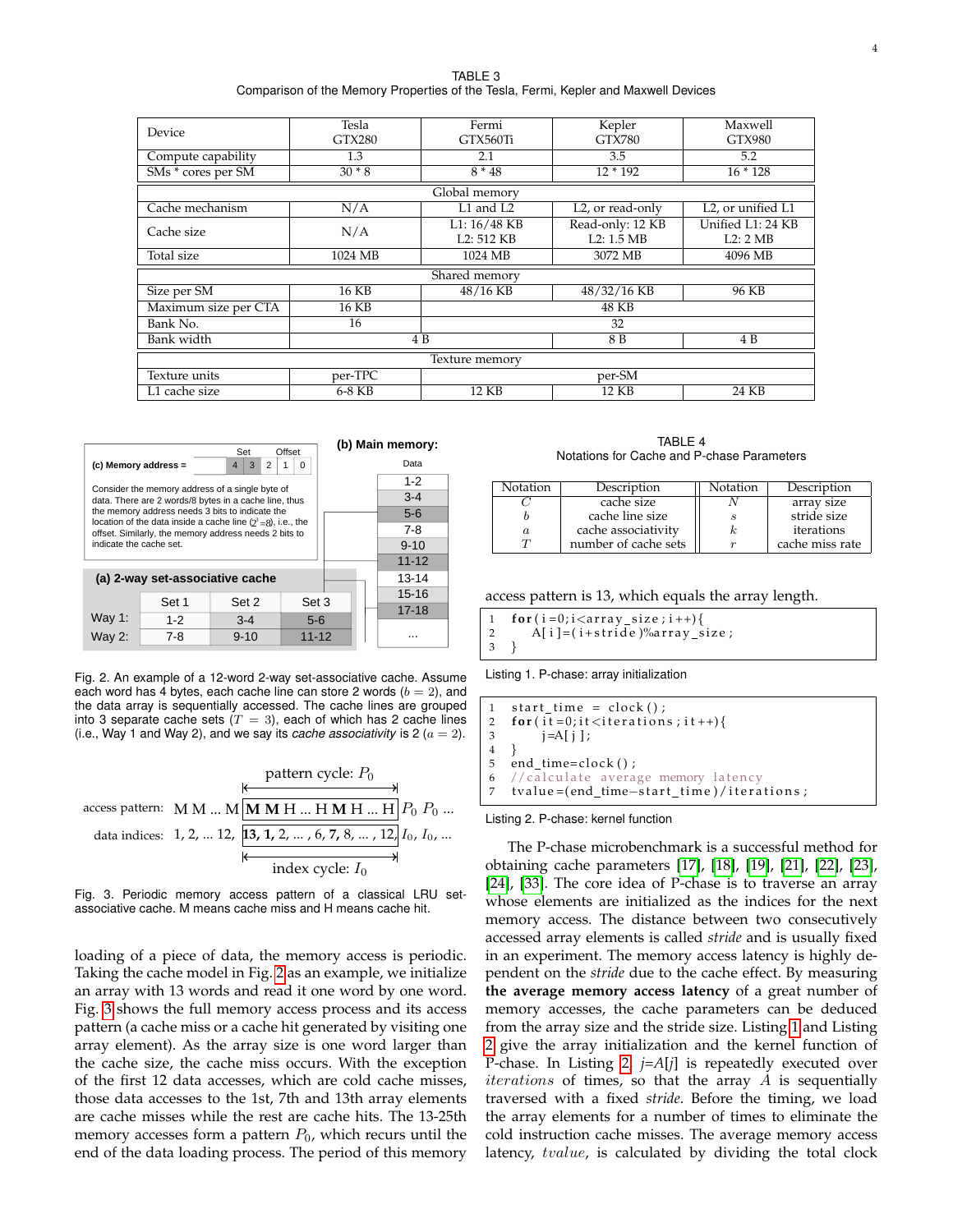cycles by *iterations*. We denote the array size, stride size, and *iterations* by  $N$ ,  $s$  and  $k$ , respectively. We summarize the notations in Table [4.](#page-3-5)

Based on Assumptions 1-3, the output of P-chase, i.e., the average memory access latency,  $t_{avg}$ , satisfies

$$
t_{avg} = t_0 * (1 - r) + (t_0 + t_m) * r = t_0 + t_m * r
$$

where  $r$  denotes the cache miss rate,  $t_0$  denotes the cache access latency and  $t_m$  denotes the cache miss penalty. Because  $t_0$  and  $t_m$  are hardware-dependent constants, the typical Pchase method actually relies on the cache miss rate, r.

It has been believed that the cache parameters can be deduced from the tvalue-s graph (Saavedra1992) or the tvalue-N graph (Wong2010). As mentioned, under Assumptions 1-3, the memory access, or the cache miss patterns are periodic. Moreover, both Saavedra1992 and Wong2010 suggest that not only the cache miss patterns are predictable, but also the possible values of  $r$  are predictable.

In particular, Saavedra1992 suggests to run the experiments for multiple times, each with a different stride. Both array size  $N$  and stride size  $s$  are usually set to be powerof-two. If  $N$  is much larger than the cache size  $C$ , and  $s$ is smaller than cache line size  $b$ , there is a cache miss when loading the data mapped to the beginning address of a cache line, i.e., the cache miss rate is  $s/b$ . If  $s \geq b$  but not exceeding  $N/a$ , every data loading is a cache miss. When s continues growing, the loaded data can fit into the cache so that there is no cache miss. To summarize, the cache miss rate satisfies Eq. [\(1\)](#page-4-0) for all  $(N, s)$  pairs.

<span id="page-4-0"></span>
$$
r \in \{0, s/b, 1\}, N >> C \tag{1}
$$

Wong2010 suggests visiting arrays of various sizes with a fixed stride, which is chosen carefully and should be around cache line size. If we choose  $s = b$ , then every time we increase array size by b, there are much more cache misses. The cache miss rate satisfies Eq. [\(2\)](#page-4-1) for all  $(N, s)$  pairs.

$$
r \in \{0, \frac{1}{T}, ..., \frac{k}{T}, ..., 1\}, N \in [C, C + T * b], s = b \quad (2)
$$

Fig. [4](#page-4-2) and Fig. [5](#page-4-3) show the experimental results when we apply Saavedra1992 and Wong2010 on the texture L1 cache on GTX780. Surprisingly, we obtain different results from the two methods. In Fig. [4,](#page-4-2) the  $N=12KB$  line suggests that  $C = 12$  KB. The N=48KB line at  $log_2(s) = 5$  suggests  $b = 32$ bytes, and at  $log_2(s) = 11$  suggests  $a = N/s = 24$  so that  $T = C/(ab) = 16$ . In Fig. [5,](#page-4-3) there are 4 plateaus between the minimum and maximum memory latency, which indicates there are 4 cache ways in a cache set. The cache line size equals the width of every plateau. Overall, it suggests that  $C = 12$  KB,  $b = 128$  bytes,  $T = 4$ , and  $a = C/(bT) = 24$ . Here we face a contradiction: Fig. [4](#page-4-2) and Fig. [5](#page-4-3) are based on the same hardware, yet they lead to different cache parameters. This motivates us to seek the underlying causes.

Both Saavedra1992 and Wong2010 methods are based on Assumptions 1-3 so that the cache miss rates satisfy Eqs. [\(1\)](#page-4-0) and [\(2\)](#page-4-1). However, our experimental results reveal that Assumptions 1-3 seldom hold for different types of GPU cache, consequently Eqs. [\(1\)](#page-4-0) and [\(2\)](#page-4-1) are ineffective. Thus, the typical P-chase results become inappropriate to expose the GPU cache structure. For example, if Assumptions 1 and 2 hold but Assumption 3 does not, and the cache replacement



<span id="page-4-2"></span>Fig. 4. tvalue-s of the Kepler texture L1 data cache.

<span id="page-4-3"></span>Fig. 5.  $tvalue$ -N of the Kepler texture L1 data cache (8-byte stride).

policy is random, then the measured  $t_{avg}$  can vary even for a given  $(N, s)$  pair. The value of r also varies and may not belong to those listed in (1) or (2). Hence,  $t_{avg}$  alone fails to serve as an indicator of GPU cache architecture.

Motivated by the above observation, we designed a microbenchmark that utilizes GPU shared memory to display the latency of every single memory access. We refer to it as fine-grained P-chase microbenchmark because it provides the most detailed information on the data access process.

### **4.2 Our Methodology: Fine-grained P-Chase**

```
1 __global__ void KernelFunction (...) {
2 //declare shared memory space<br>3 __shared__ unsigned int s_tva
      __shared__ unsigned int s_tvalue [];
4 __shared__ unsigned int s_index [];<br>5 preheat the data;
       preheat the data;
6 for (it = 0; it < iterations; it + +) {
7 start_time=clock();<br>8 j=my_array[j];
         j = my\_array [ j ] ;
9 //store the array index
10 s\_index[i] = j;11 end_time=clock();
12 //store the access latency
13 s_tvalue [ it ]= end_time-start_time ;
14 }
15 }
```
<span id="page-4-1"></span>Listing 3. Fine-grained P-chase kernel (single thread, single CTA)

The core idea of our fine-grained P-chase is to record and analyze every single data access latency in a kernel with a single thread and single CTA. Such method is difficult to be used for CPU cache because of the challenge of recording every data access latency without interfering the normal data access. However, we can exploit GPU shared memory to store a sequence of data access latencies, based on which we can deduce the cache structure and parameters. The shared memory access is prompt and does not affect the data cache. Listing [3](#page-4-4) gives the kernel code of our single-thread fine-grained P-chase. Notice that before the measurement, we need to visit the data in an initial iteration, aiming to load the data into L2 cache. Doing so can avoid the cold instruction cache miss and the interference from possible hardware pre-fetching. The core statement in line 8, *j = my array*[*j*], is the same as in the conventional P-chase. The difference lies in the location of the timing function. We put the timing statements inside a long loop, as shown in lines 7 and 11. The *clock*() function provided by CUDA is implemented by reading a special register, the value of which is incremented every clock cycle. We measure the overhead of *clock*() as the difference between two consecutive *clock*() calls in a single kernel thread. Based on our experimental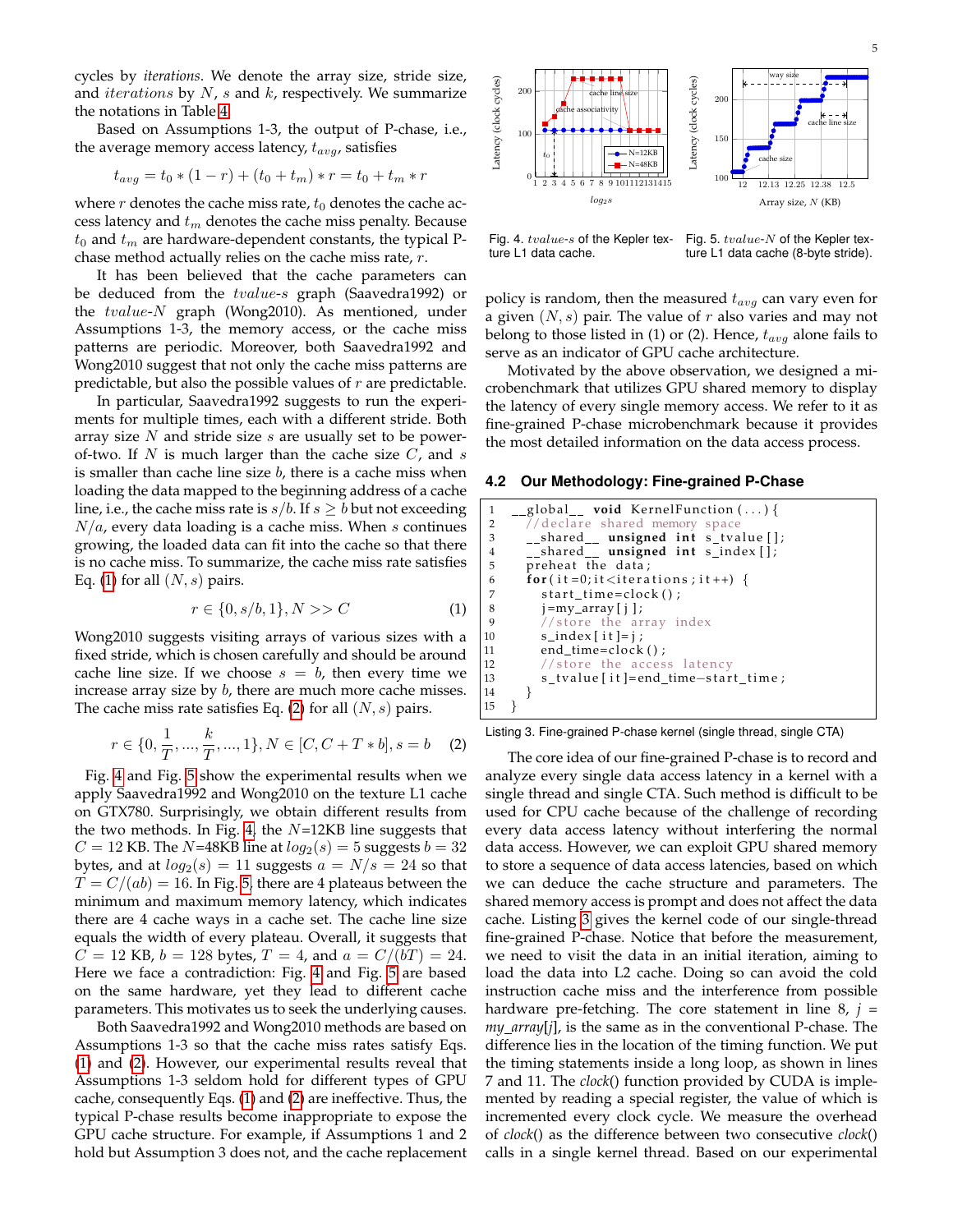results, the overhead of *clock*() is 14, 16, and 6 cycles on Fermi, Kepler, and Maxwell platforms, respectively.

Although the idea of fine-grained P-chase is simple, we need to address the following major challenge: due to instruction-level parallelism (ILP), function *clock*() may overlap with its previous instruction and even return before the previous instruction finishes. E.g., if we put the second *clock*() (line 11) immediately after statement *j = my array*[*j*] (line 8), it may lead to incorrect memory latency measurements because the second *clock*() could return before line 8 finishes. We overcome this problem by introducing a new statement,  $s\_index[i] = j$  (line 10), that has data dependency on line 8, to ensure that the memory access completes when line 11 is issued. We use a separate program to measure the overhead of the code segment of lines 10-11, which is 20, 32, 16 cycles on Fermi, Kepler, and Maxwell, respectively. We can then deduce the latency of line 8 alone.

Our fine-grained P-chase microbenchmark outputs two arrays, *s tvalue*[] and *s index*[], the lengths of which are equal to the value of iterations. The former contains the data access latencies and the latter contains the accessed data indices. With these two arrays, we can reproduce the entire memory loading process and obtain all of the data access latencies rather than the average.

We work out a procedure to find the cache parameters using our fine-grained P-chase microbenchmark with different  $(N, s)$  configurations. Fig. [6](#page-6-0) shows the flowchart of our two-stage procedure. We could use brute-force  $N$  testing to get the cache size. Then in the first stage, we overflow the cache with one element, getting the cache line size. We can also find whether the cache replacement policy is LRU or not in this stage. In the second stage, we gradually overflow the cache with the granularity of a cache line, until all the data accesses become cache miss. We can deduce the cache associativity and the memory addressing from the second stage. We further elaborate our method as follows. Notice that the basic unit of  $(N, s)$  is the length of an array element.

- 1) Determine cache size  $C$ . We set  $s$  to 1. We then initialize  $N$  with a small value and increase it gradually until the first cache miss appears.  $C$  equals the maximum  $N$ where all memory accesses are cache hits.
- 2) Determine cache line size  $b$ . We set  $s$  to 1. We begin with  $N = C + 1$  and increase N gradually again. When  $N < C + b + 1$ , the numbers of cache misses are close. When N is increased to  $C + b + 1$ , there is a sudden increase on the number of cache misses, despite that we only increase  $N$  by 1. Accordingly we can find  $b$ . Based on the memory access patterns, we can also have a general idea on the cache replacement policy.
- 3) Determine number of cache sets  $T$ . We set  $s$  to  $b$ . We then start with  $N = C$  and increase N at the granularity of b. Every increment causes cache misses of a new cache set. When  $N > C + (T - 1)b$ , all cache sets are missed. We can then deduce  $T$  from cache miss patterns accordingly.
- 4) Determine cache replacement policy. As mentioned before, if the cache replacement policy is LRU, then the memory access process should be periodic and all the cache ways in the cache set are missed. If memory access process is aperiodic, then the replacement policy cannot be LRU. Under this circumstance, we set  $N =$

 $C + b$ ,  $s = b$  with a considerable large k ( $k >> N/s$ ) so that we can traverse the array multiple times. All cache misses are from one cache set. Every cache miss is caused by its former cache replacement because we overflow the cache by only one cache line. We have the accessed data indices thus we can reproduce the full memory access process and find how the cache lines are updated.

Applying the above method, we sketch the structures of texture L1 cache, read-only data cache, L1/L2 TLBs, and onchip L1 data cache in the following sections. We also present some preliminary results of the off-chip L2 data cache.

# **4.3 Texture L1 Cache and Read-only Data Cache**

We apply our P-chase microbenchmark on the texture L1 cache with the two-stage methodology. We bind an unsigned integer array to the linear texture, and fetch it with *tex1Dfetch*(). In the first stage, we find out the cache size C, which is 12 KB; and then set  $s$  to 1 element (i.e., 4 bytes) and overflow the cache gradually to get the cache line size, which is 32 bytes. In the second stage, we increase  $N$  from 12 KB to 12.5 KB with  $s = 32$  bytes. Our results suggest a 12 KB set-associative cache with a special memory address format, as shown in Fig. [7,](#page-6-1) on Fermi and Kepler devices, and a 24 KB cache with similar organization on Maxwell device.

On the Fermi and Kepler GPUs, the 12 KB texture L1 cache is divided to 4 cache sets and can store up to 384 cache lines. Each cache set contains 96 cache lines and each cache line contains 8 words (i.e., 32 bytes). Each consecutive 32 words (i.e., 128 bytes) is mapped onto 4 successive cache sets. In particular, the 7-8th bits of the memory address determine the corresponding cache set, whereas the 5-6th bits do so in the traditional set-associative cache design. This mapping is optimized for 2D spatial locality in graphic processing [\[16\]](#page-13-15), [\[35\]](#page-13-34). To take advantage of this mapping, in generalized applications, threads within a warp need to visit adjacent memory addresses, otherwise there would be more cache misses. The Maxwell texture L1 cache has a similar structure except it contains 768 cache lines.

Devices with a compute capability of 3.5 or above have an on-chip per-SM read-only data cache, which is an improvement on the texture memory cache [\[12\]](#page-13-11). The read-only data cache is loaded by calling  $\_\_ldg(const \_\, restricted \_\,*$ address). On our GTX780, we find a 12 KB read-only data cache, the same as the texture L1 cache. We overflow the read-only data cache with a single 4-byte element and find that the cache line size is 32 bytes and the replacement policy is LRU. We then examine it with  $s = 32$  bytes and N varying from 12 KB to 60 KB. When the array is larger than 12.5 KB, each data access results in a cache miss. We infer that the read-only cache structure is the same as the texture L1 cache: 4 cache sets, with a 32-byte cache line and 96 lines in each set. Similarly, 128 successive bytes are mapped onto the same set, but the data mapping is not bits-defined. On the GTX980, the structure of the read-only data cache is also the same as that of the texture L1 cache except for the rather random data mapping.

### **4.4 Translation Look-Aside Buffer**

Previous studies show that the GTX280 has two levels of TLB to support GPU virtual memory addressing on the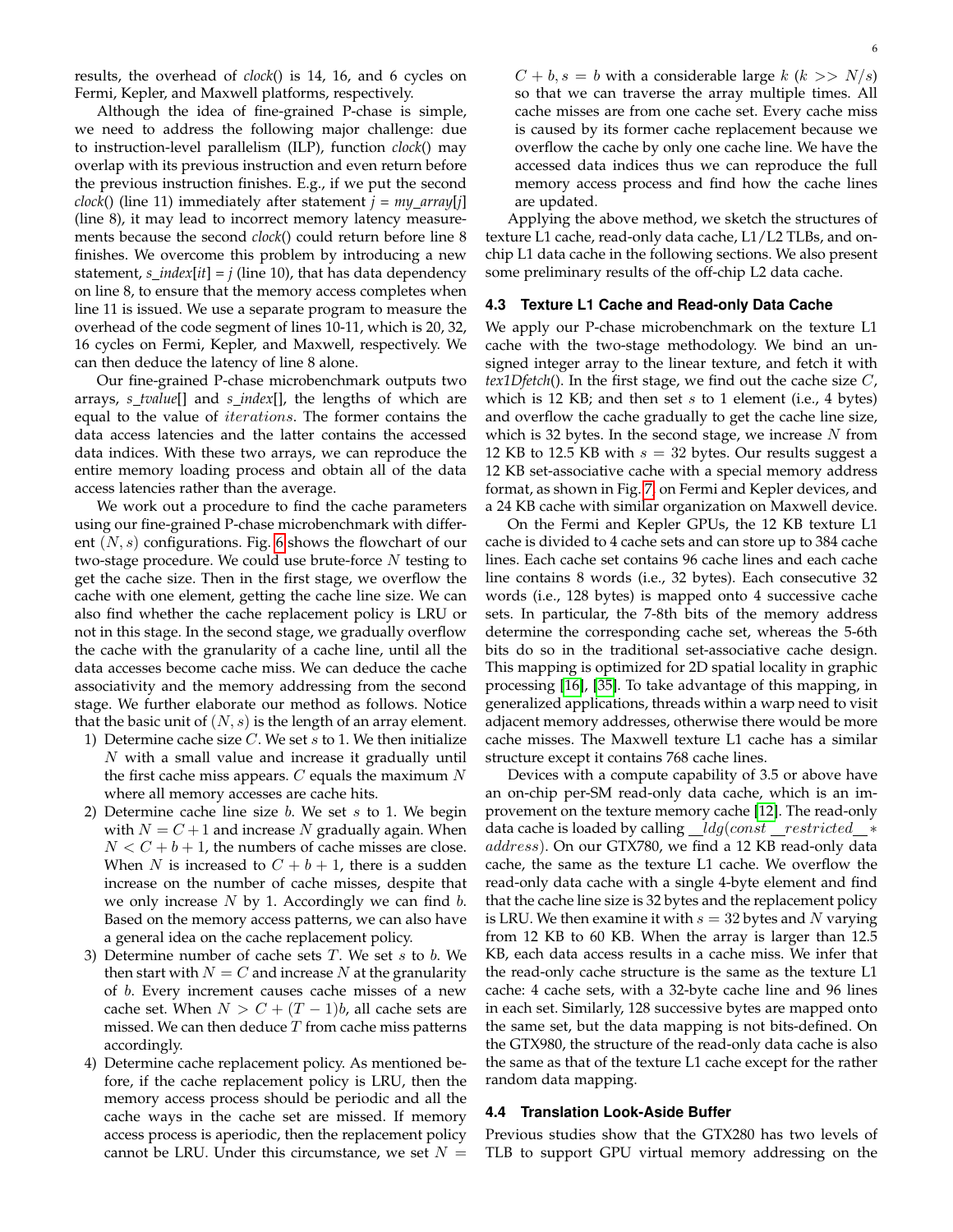

<span id="page-6-0"></span>Fig. 6. Flowchart of applying fine-grained P-chase.



<span id="page-6-1"></span>Fig. 7. The texture L1 cache structure of the Fermi and Kepler device and the memory address.



<span id="page-6-2"></span>GTX280 [\[18\]](#page-13-17), [\[19\]](#page-13-18), where the L1 TLB is 16-way fully associative and the L2 TLB is 8-way set-associative. We apply our fine-grained P-chase method to investigate the TLB of three recent GPU architectures and find them have the same 16 way fully associative L1 TLB, and the page size is 2 MB. We plot the cache miss rate of the L2 TLB in Fig. [8](#page-6-2) based on our microbenchmark results. The traditional LRU cache with equal sets triggers the same number of cache misses each time, thus the expected cache miss rate increases linearly. In contrast, our measured miss rate increases piecewise linearly. When  $N$  equals 132 MB, we observe 17 missed entries; varying N from 134 MB to 144 MB with  $s = 2$  MB causes 8 more missed entries each time. Considering that cache misses are triggered set by set, the only explanation for the piecewise linear increase is that the first cache set has more cache ways than others. In addition, we deduce that the replacement policy is LRU, as the number of cache ways is equal to the number of missed cache entries. This gives us the conjectured L2 TLB structure as shown in Fig. [9:](#page-6-3) 1 large set with 17 entries and 6 small sets with 8 entries each.

### <span id="page-6-4"></span><span id="page-6-3"></span>**4.5 L1 Data Cache**

On the Fermi and Kepler devices, the L1 data cache and shared memory are physically implemented together. On the Maxwell devices, the L1 data cache is unified with the texture cache.

The Fermi L1 data cache can be either 16 KB or 48 KB. We only report the 16 KB case here for brevity. We vary the array size from 15 KB to 24 KB with  $s = 4$  bytes or  $s = 128$  bytes, and observe the memory access patterns. Fig. [10](#page-6-4) gives the Fermi 16 KB L1 cache structure based on our experimental results. The 16 KB L1 cache has 128 cache lines mapped onto four cache ways. For each cache way, 32 cache sets are divided into 8 major sets. Each major set contains 16 cache lines. The data mapping is also unconventional. The 12-13th bits in the memory address define the cache way, the 9-11th bits define the major set, and the 0-6th bits define the memory offset inside the cache line.

One distinctive feature of the Fermi L1 cache is that its replacement policy is not LRU, as pointed out by Meltzer et al. in [\[22\]](#page-13-21). In our experimental results, the memory access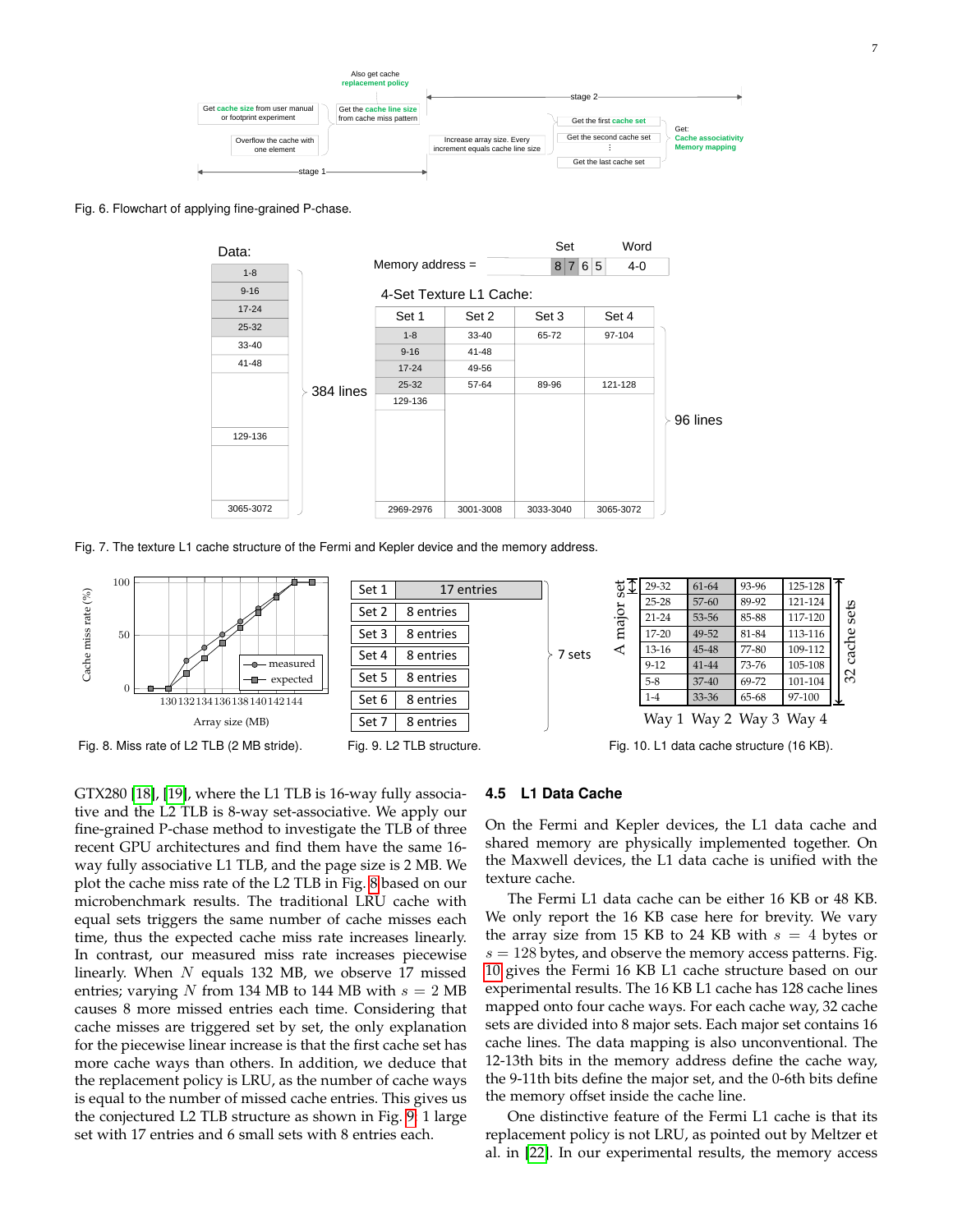<span id="page-7-1"></span>

|            | Default Fermi | Fermi/Kepler/ | Fermi/Kepler/     | Fermi/Kepler texture | Maxwell L1 data/     |
|------------|---------------|---------------|-------------------|----------------------|----------------------|
| Parameters | L1 data cache | Maxwell L1    | Maxwell L2        | L1 cache/ Kepler     | texture L1 cache/    |
|            |               | TLB           | TLB               | read-only data cache | read-only data cache |
|            | 16 KB         | 32 MB         | 130 MB            | 12 KB                | 24 KB                |
|            | 128 byte      | 2 MB          | $2 \overline{MB}$ | 32 byte              | 32 byte              |
| $\tau$     | 32            |               |                   |                      |                      |
| LRU        | no            | no            | ves               | ves                  | ves                  |

|                     |     |     | Way1 Way2 Way3 Way4 |     |     |      |
|---------------------|-----|-----|---------------------|-----|-----|------|
| $1^{st}$ cache set: | 3   | 35  | 68                  | 100 | 129 |      |
| read 129:           | 3   | 129 | 68                  | 100 |     | miss |
| read $3$ :          | 3   | 129 | 68                  | 100 |     | hit  |
| read 35:            | 3   | 129 | 35                  | 100 |     | miss |
| read 68:            | 3   | 68  | 35                  | 100 |     | miss |
| read 100:           | 3   | 68  | 35                  | 100 |     | hit  |
| read 129:           | 129 | 68  | 35                  | 100 |     | miss |
| read 3:             | 129 | 3   | 35                  | 100 |     | miss |
| read $35:$          | 129 | 3   | 35                  | 100 |     | hit  |
| read 68:            | 129 | 3   | 35                  | 68  |     | miss |
| read 100:           | 129 | 100 | 35                  | 68  |     | miss |
| read 129:           | 129 | 100 | 35                  | 68  |     | hit  |
| read 3:             | 129 | 100 | 3                   | 68  |     | miss |
| read 35:            | 129 | 35  | 3                   | 68  |     | miss |

<span id="page-7-0"></span>Fig. 11. Aperiodic memory access of the Fermi L1 data cache. In the figure, the numbers are the data line indices. In the second row, "read 129" stands for loading the 129th data line, and "miss" is the memory access status given by the output memory latency array. The highlighted data blocks represent the replaced cache ways according to the output index array when cache misses occur.

process does not reveal periodicity. We demonstrate part of the memory access process with  $N = 16.125$  KB (i.e., 129) data lines),  $s = 128$  bytes in Fig. [11.](#page-7-0) Because we overflow the cache with only one line, all cache misses are from a single cache set. In our experiment, cache misses occur when accessing data line 3, 35, 68, 100 and 129, which therefore belong to the first cache set. When we read the 129th data line, it sometimes leads to a cache miss and sometimes a cache hit. This cannot happen in the conventional LRU cache model. We find that among the four cache ways, cache way 2 is three times more likely to be replaced than the other three cache ways. It is updated once every two cache misses. The replacement probabilities of the four cache ways are  $\frac{1}{6}$ ,  $\frac{1}{2}$ ,  $\frac{1}{6}$ and  $\frac{1}{6}$ , respectively.

For sequential data loading in our experiment, this non-LRU cache reduces the number of cache misses compared with the conventional cache; for example, in Fig. [11,](#page-7-0) the listed memory accesses should all be cache misses if the LRU replacement policy were used.

# **4.6 L2 Data Cache**

The GTX560Ti, GTX780 and GTX980 report the maximum L2 cache size as 512 KB, 1536 KB and 2048 KB, respectively. Our fine-grained P-chase microbenchmark method is restricted by the shared memory size. At least 64 KB of shared memory is required for a single CTA to store one round of the smallest Fermi L2 cache accesses, much more than our hardware device can offer. However, our fine-grained P-chase can still find the following interesting results.

- 1) The replacement policy of the L2 cache is not LRU, either, because our experimental results show that the memory access processes are aperiodic again.
- 2) The L2 cache line size is 32 bytes by observing the memory access pattern of overflowing the cache and visiting array element one by one. The data mapping is sophisticated and not conventional bits-defined, either, since the cache miss pattern is very irregular.
- 3) We detect a hardware-level pre-fetching mechanism from the DRAM to the L2 data cache on all three platforms. For example, when we visit an array with uniform stride P-chase, we only observe a long latency for the first data item; the latencies of the following data items all match the L2 cache latency. The pre-fetching size is about 2/3 of the L2 cache size and the prefetching is sequential. This is deduced from that if we load an array smaller than 2/3 of the L2 data cache size, there is no cold cache miss patterns.

To summarize, in this section, we study the various GPU caches of three generations of GPUs. We propose a novel fine-grained P-Chase microbenchmark that provides the most detailed measurements. We list the derived parameters of various GPU caches in Table [5.](#page-7-1) According to our experimental results, the GPU caches are quite different from those of a CPU: they have unequal cache sets and a special replacement policy or data mapping. None of the GPU caches use the traditional bits-defined memory addressing stated in Assumption [2.](#page-2-2) To the best of our knowledge, most of these characteristics have been ignored in previous microbenchmark GPU studies.

# **5 GLOBAL MEMORY**

In CUDA terms, global memory access involves accessing the DRAM, L1 and L2 data caches, TLBs and page tables. It is the most frequently accessed memory space in GPU programming. In this section, we use a series of microbenchmarks to quantitatively study the global memory throughputs and data access latencies on recent GPU platforms.

### **5.1 Global Memory Throughput**

Although GPUs are designed with high memory bandwidth, their peak performance can rarely be achieved in reality. The theoretical bandwidth is calculated as  $f_{mem}$  \* bus width  $*$  DDR\_factor, where  $f_{mem}$  is the memory frequency,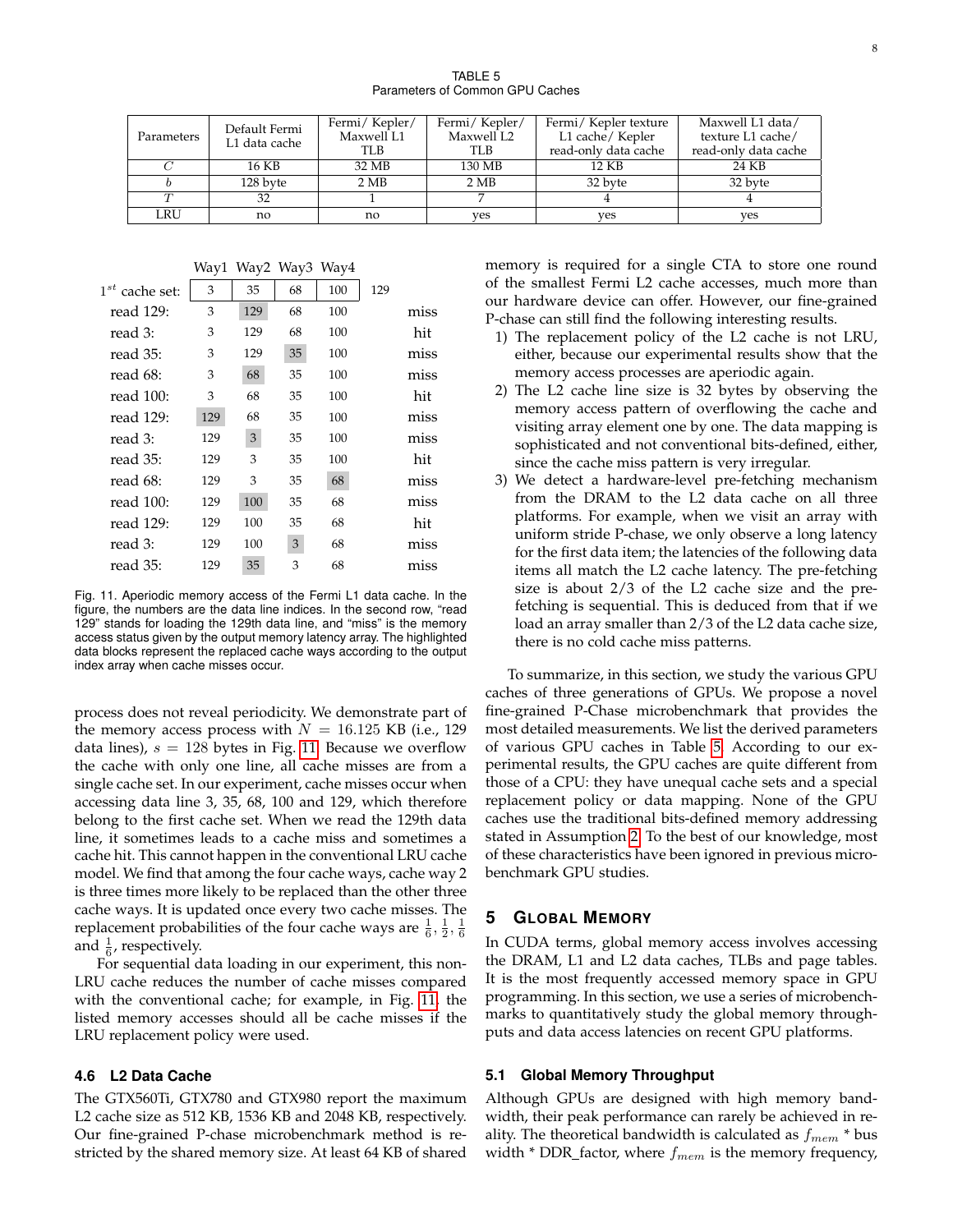

<span id="page-8-1"></span>Fig. 12. Achieved throughput of global memory copy against the number of CTAs, CTA size and ILP.

<span id="page-8-0"></span>

| Device                       | GTX560Ti | <b>GTX780</b> | <b>GTX980</b> |
|------------------------------|----------|---------------|---------------|
| $f_{mem}$ (MHz)              | 1050     | 1502          | 1753          |
| Bus width (bits)             | 256      | 384           | 256           |
| Theoretical bandwidth (GB/s) | 134.40   | 288.38        | 224.38        |
| Maximum throughput (GB/s)    | 109.38   | 215.92        | 156.25        |
| Efficiency $(\% )$           | 81.38    | 74.87         | 69.64         |

TABLE 6 Theoretical and Achieved Bandwidth of Global Memory

and the DDR\_factor is 4 on all three target platforms. Table [6](#page-8-0) lists the theoretical peak bandwidth and our measured maximum throughput of the three devices.

The global memory throughput is affected by many factors. According to Little's law, it requires as many memory requests on the fly as possible to fully utilize the bandwidth. We perform a plain memory copy on our three devices

with large, fixed amounts of data. We measure the total elapsed time on the CPU. The throughput is calculated as 2 \* datasize/time. For each group of experiments, we vary the CTA number, the CTA size (number of threads in each CTA) and the ILP [\[36\]](#page-13-35). The ILP is defined as the number of 4 byte words that each thread copies at one time. Note that we allocate a number of CTAs to an SM, but these CTAs do not always execute in parallel because the number of activate threads in each SM is limited. Each thread executes the data copying for hundreds of times to ensure there are sufficient memory requests. We plot the achieved throughput in Fig. [12,](#page-8-1) where  $\overline{T}$  stands for the number of threads per CTA. In general, the throughput converges to its maximum when the ILP/CTA size and the number of CTAs are large. We find that the throughput is limited by the number of active warps: when the size and the number of CTAs are both small, throughput increases almost linearly. The ILP also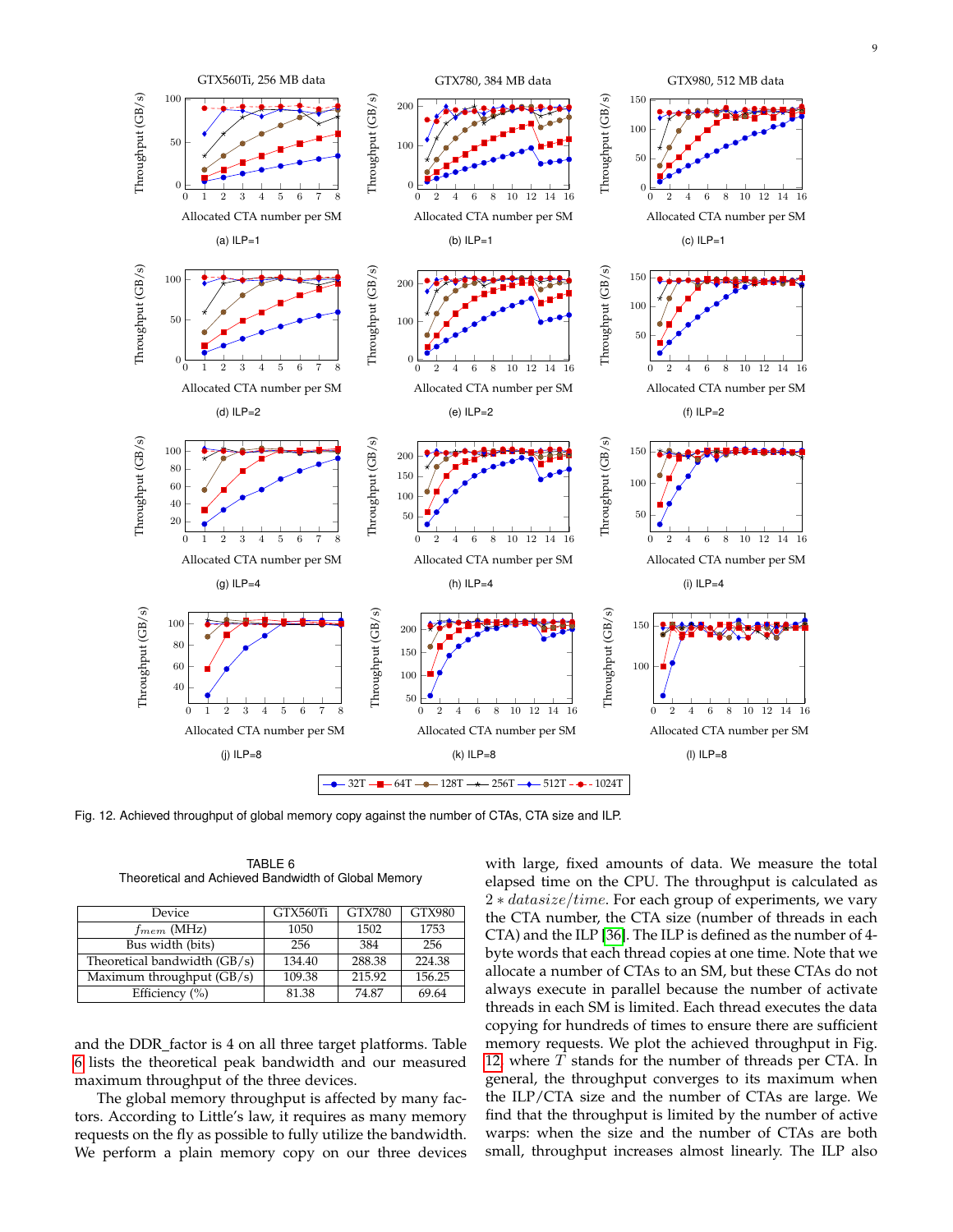influences the throughput. Fig. [12](#page-8-1) shows that for all three devices, the throughput of a larger ILP saturates faster. The GTX560Ti relies on ILP the most, because its SM can launch the fewest warps/CTAs, and a larger ILP helps to handle more memory requests. The GTX780 has the highest throughput as it benefits from the highest bus width, but its convergence speed is the slowest, i.e., it requires the most memory requests to hide the pipeline latency. Considering that such a large amount of parallel memory requests is hardly ever reached in real applications, the higher bus width is somewhat wasteful. This could be part of the reason that NVIDIA reduced the bus width back to 256 bits in Maxwell devices.

### **5.2 Global Memory Latency**

In this section, we report the global memory latencies of various data access patterns. The global memory access latency is the whole time accessing a data located in DRAM/L2 or L1 cache, including the latency of page table look-ups. We apply our fine-grained P-chase with a novel self-defined data initialization so that we can collect as many memory latencies as possible in one experiment. We manually set the values of the array elements to create non-uniform stride accesses, rather than executing Listing [1.](#page-3-3) We are motivated by the convenience of Saavedra1992 method that a single tvalue-s graph can show memory latencies of different memory access patterns. Fig. [13](#page-9-0) illustrates the difference of the data access process between the conventional P-chase and our non-uniform stride fine-grained P-chase.

We measure the global memory latencies with the L1 data cache of the GTX980 and GTX560Ti turned both on and off through the command options. By default, the Maxwell L1 cache is turned off and the Fermi L1 cache is turned on.

Fig. [14](#page-9-1) shows the global memory latency cycles of six access patterns (noted as P1-P6). In our fine-grained Pchase initialization, we first set a very large  $s_1 = 32 \text{ MB}$  to construct the TLB/page table miss and cache miss (P5&P6). We then set  $s_2 = 1$  MB to construct the L1 TLB hit but cache miss (P4). After a total of 65 data accesses, 65 data lines are loaded into the cache. We then visit the cached data lines with  $s_1$  again for several times, to construct cache hit but TLB miss (P2&P3). At last, we set  $s_3 = 1$  element and repeatedly load the data in a cache line so that every memory access is a cache hit (P1). The latency values in Fig. [14](#page-9-1) are based on the average of ten times of experiments. The data cache represents the L1 cache with the GTX980 and GTX560Ti L1 data cache turned on, otherwise it represents the L2 cache. We list some of our findings as follows.

- 1) The Maxwell and Kepler devices have a unique memory access pattern (P6) for page table context switching. When a kernel is launched, only memory page entries of 512 MB are activated. If the thread visits an inactivate page entry, the hardware needs a rather long time to switch between page tables. This phenomena is also reported in [\[22\]](#page-13-21) as page table "miss".
- 2) The Maxwell L1 data cache addressing does not go through the TLBs or page tables. On the GTX980, there is no TLB miss pattern (i.e., P2 and P3) when the L1 data cache is hit. Once the L1 cache is missed, the access latency increases from tens of cycles to hundreds or even thousands of cycles.



<span id="page-9-0"></span>Fig. 13. Comparison between normal P-chase array access and our non-uniform stride array access. The numbers inside the square blocks are the array indices. The arrows indicate the values of the array elements, for example, the 0th data block pointing to the 2nd block means that we initialize the 0th array element with 2. In Fig. (a), the array is initialized with a single stride  $s = 2$  that it forms a single memory access pattern: loading every one of two array elements. The measured memory latency is also of this single pattern. In Fig. (b), the array is initialized with various stride,  $s_1$ ,  $s_2$  and  $s_3$ , likewise, we can get the memory latencies of various patterns.



<span id="page-9-1"></span>Fig. 14. Global memory access latency spectrum.

- 3) The TLBs are off-chip. Fig. [14](#page-9-1) shows that on the GTX560Ti, if the data are cached in L1, the L1 TLB miss penalty is 288 cycles. If data are cached in L2, the L1 TLB miss penalty is 27 cycles. Because the latter penalty is much smaller, we infer that the physical memory locations of the L1 TLB and L2 data cache are close. The physical memory locations of the L1 TLB and L2 TLB are also close, which means that the L1/L2 TLB and L2 data cache are shared off-chip by all SMs.
- 4) The GTX780 generally has the shortest global memory latencies, almost half that of the Fermi, with an access pattern of P2-P5. By default, the GTX980 has similar latencies to those of the GTX780 for P1-P4. However, for P5 (caused by the cold cache misses), the access latency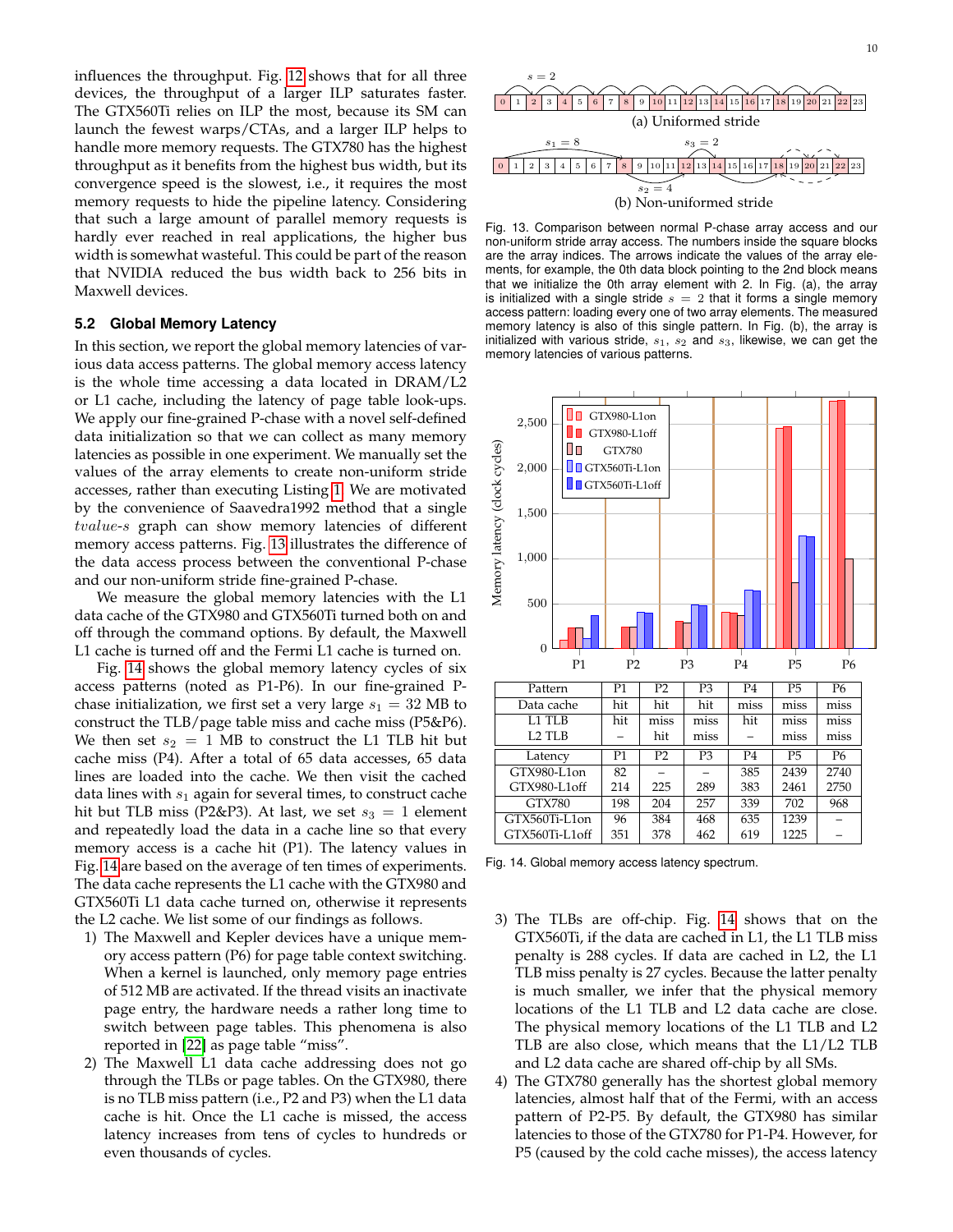<span id="page-10-0"></span>TABLE 7 Theoretical and Achieved Throughput of Shared Memory

| Device                  | GTX560Ti | <b>GTX780</b> | <b>GTX980</b> |
|-------------------------|----------|---------------|---------------|
| $W_{bank}$ (byte/cycle) |          |               |               |
| $f_{core}$ (GHz)        | 0.950    | 1.006         | 1.279         |
| $W_{SM}$ (GB/s)         | 60.80    | 257.54        | 163.84        |
| $W'_{SM}$ (GB/s)        | 34.90    | 83.81         | 137.41        |
| Efficiency (%)          | 57.4     | 32.5          | 83.9          |

is about 3.5 times longer than on the Kepler and twice as long as on the Fermi. The page table context switching of the GTX980 is also much more expensive than that of the GTX780.

To summarize, the Maxwell device has long global memory access latencies for cold cache misses and page table context switching. Except for these rare access patterns, its access latency cycles are close to those of the Kepler device. In our experiment, because the GTX980 has higher  $f_{mem}$  than the GTX780, it actually offers the shortest global memory access time (P2-P4).

# **6 SHARED MEMORY**

The shared memory is designed with high bandwidth and very short memory latency, and each SM has a dedicated shared memory space. In CUDA programming, different CTAs assigned to the same SM have to share the same physical memory space. On the Fermi and Kepler platforms, the shared memory is physically integrated with the L1 cache. On the Maxwell platform, it occupies a separate memory space. Storing data in shared memory is a recognized optimization strategy for GPU-accelerated applications [\[4\]](#page-13-3), [\[5\]](#page-13-4), [\[9\]](#page-13-8). Programmers move the data into and out of shared memory from global memory before and after arithmetic execution, to avoid the frequent occurrence of long global memory access latencies.

In this section, we micro-benchmark the throughput and latency of shared memory. In particular, we discuss the effects of the bank conflict on shared memory access latency. We report a dramatic improvement in performance for the Maxwell device.

### **6.1 Shared Memory Throughput**

On all three GPU platforms, the shared memory is organized as 32 memory banks [\[15\]](#page-13-14). The bank width of the Fermi and Maxwell devices is 4 bytes, while that of the Kepler device is 8 bytes. Each bank has a bandwidth of  $W_{bank}$ , as shown in Table [7.](#page-10-0) The theoretical peak throughput of each SM ( $W_{SM}$ ) is calculated as  $f_{core} * W_{bank} * 32$ . Our microbenchmark results indicate that although the bandwidth of shared memory is considerable, the real achieved throughput could be much lower. This is most obvious on our Fermi and Kepler devices.

The microbenchmark is designed as follows. We copy a number of integers from one shared memory region to another with various grid configurations and ILP levels. Each thread copies ILP of 4-byte data and consumes 8\*ILP bytes of shared memory. For each SM, we measure the total elapsed clock cycles with the *syncthreads*() and *clock*() for



<span id="page-10-1"></span>Fig. 15. Achieved shared memory peak throughput per SM.

all its active warps. The overhead of a pair of *\_\_syncthreads*() and *clock*() is measured as 78, 37, and 36 cycles for Fermi, Kepler, and Maxwell platforms, respectively. The achieved throughput per SM is calculated as  $2 * f_{core} *$  sizeof(int)  $*$ (number of active threads per SM) \* ILP / (total latency of each SM). We run the microbenchmark with CTA size =  $\{32,$ 64, 128, 256, 512, 1024}, CTAs per SM ={1, 2, 3, 4, 5, 6}, and ILP= $\{1, 2, 4, 6, 8\}$ , subject to the constraint of shared memory size per SM. Usually a large value of ILP results in less active warps per SM. The peak throughput  $W'_{SM}$ denotes the respective maximum throughput of the above combinations. Two key factors that affect the throughput are the number of active warps per SM and the ILP level.

We plot the achieved shared memory peak throughput per SM against the number of active warps in Fig. [15.](#page-10-1) In general the peak shared memory throughput grows with the increase of active warps, until it reaches some threshold. The peak shared memory throughput of the GTX560Ti occurs when the CTA size = 512, CTAs per SM = 1 and ILP = 4, i.e., 16 active warps per SM. The peak throughput is 34.90 GB/s, which is about 58.7% of the theoretical bandwidth. The GTX780 reaches its peak throughput when the CTA size  $= 1024$ , CTAs per SM  $= 1$  and ILP  $= 6$ , i.e., 32 active warps per SM. The peak throughput is 83.81 GB/s, which is only 32.5% of the theoretical bandwidth. The GTX980 reaches its peak throughput when the CTA size  $= 256$ , CTAs per SM  $= 2$  and  $ILP = 8$ , i.e., 16 active warps per SM. The peak throughput is 137.41 GB/s, about 83.9% of the theoretical bandwidth. The Maxwell device shows the best use of its shared memory bandwidth, and the Kepler device shows the worst.

Fig. [16](#page-11-0) shows the achieved shared memory throughputs for different combinations of ILP and number of active warps per SM. Notice that on GTX560Ti and GTX780, when there are 32 active warps, the maximum ILP is 6 due to limited shared memory size. On the GTX560Ti, the achieved throughput grows with the increase of ILP until it reaches 4. On the GTX780, for low SM occupancy (i.e., 1 to 4 active warps), ILP = 4 gives the highest throughput; while for higher SM occupancy (i.e., 8 to 32 active warps),  $ILP = 6$ or 8 give the highest throughput. GTX980 exhibits similar behavior as GTX780: high ILP is required to achieve high throughput for high SM occupancy.

According to Little's Law, we roughly have: number of active warps  $*$  ILP = latency cycles  $*$  throughput. Applying the latency values in Section 6.2, the GTX780 requires about 94 active warps if  $ILP = 1$ , but the Kepler device allows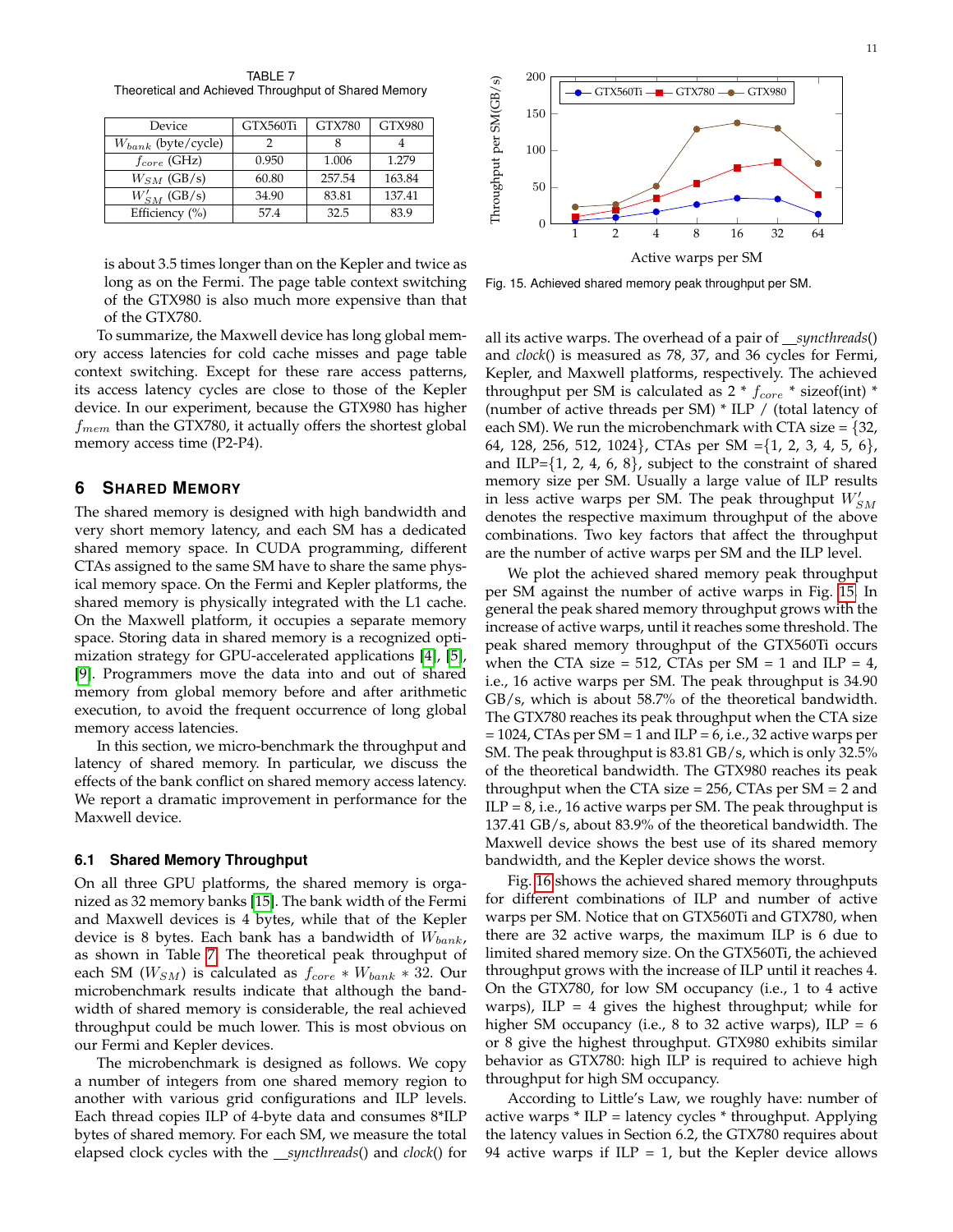

<span id="page-11-1"></span><span id="page-11-0"></span>Fig. 16. Shared memory throughput per SM vs. ILP.

64 warps at most to be executed concurrently [\[15\]](#page-13-14). The gap between the number of required active warps and the number of allowed concurrent warps is particularly obvious on the GTX780. We consider this to be the main reason the achieved throughput of the GTX780 is poor compared with its designed value. For the Maxwell device, due to the significantly reduced access latency, we observe a higher shared memory throughput.



### **6.2 Shared Memory Latency**

```
1 for (i=0;i \leq i iterations; i++ ) {<br>2 data=threadIdx.x*stride:
         data= thread Idx. x* stride;
3 if (i = 1) sum = 0; //omit cold miss<br>4 start time = clock():
         start_time = clock ();
5 repeat64(data=sdata[data];);
6 //64 \text{ times of stride access}<br>7 end time = clock():
         end_time = clock ();
8 sum += (end_time – start_time);
9 }
```


Listing 4. Kernel function of shared memory stride access

We first use the P-chase kernel in Listing [4](#page-11-2) with single thread and single CTA to measure the shared memory latencies without bank conflict. The shared memory latencies on Fermi, Kepler and Maxwell devices are 50, 47 and 28 cycles, respectively. However, the shared memory access latency will grow when bank conflicts occur. In this section, we focus on the effect of bank conflicts on shared memory access latency.

The shared memory space is divided into 32 banks. Successive words are allocated to successive banks. If two threads in the same warp access memory spaces in the same bank, a 2-way bank conflict occurs. Listing [4](#page-11-2) is also used to measure the shared memory access latency with bank conflicts. Different from the previous case, we launch a warp of threads with a single CTA to access stride memory. We multiply the thread id with an integer, *stride*, to get a shared memory address. We perform the memory access 64 times and record the total time consumption. We then calculate the average memory latency for each memory access.

Fig. [17](#page-11-3) illustrates a 2-way bank conflict caused by stride memory access on the Fermi architecture. For example, word 0 and word 32 are mapped onto the same bank. If the stride is 2, threads 0 and 16 will visit words 0 and 32, respectively, which causes a 2-way bank conflict. The number of potential bank conflicts equals the greatest common divisor of the stride number and 32. There is no bank conflict

Fig. 17. 2-way shared memory bank conflict (stride=2).

<span id="page-11-3"></span>TABLE 8 Shared Memory Access Latency with Bank Conflicts

<span id="page-11-4"></span>

| Bank conflict | 2-way | 4-way | 8-way | $16$ -way | $32$ -way |
|---------------|-------|-------|-------|-----------|-----------|
| GTX980        | 30    | 34    | 42    | 58        | 90        |
| GTX780        | 82    | 96    | 158   | 257       | 484       |
| GTX560Ti      | 87    | 162   | 311   | 611       | 1209      |

for odd strides. Fermi and Maxwell devices have the same number of potential bank conflicts because they have the same architecture.

Kepler outperforms Fermi in terms of avoiding shared memory bank conflicts by doubling the bank width [\[37\]](#page-13-36). The bank width of Kepler device is 8 bytes, yet it offers two configurable modes to programmers: 4-byte mode and 8-byte mode. In the 8-byte mode, 64 successive integers are mapped onto 32 successive banks, whereas in the 4-byte mode, 32 successive integers are mapped onto 32 successive banks. Fig. [18](#page-12-0) illustrates the data mapping of the two modes. A bank conflict only occurs when two or more threads access different bank rows. Fig. [19](#page-12-1) shows the Kepler shared memory latencies with even strides for the 4-byte and 8 byte modes. When the stride is 2, there is no bank conflict in either mode, whereas there is a 2-way bank conflict on Fermi. When the stride is 4, both modes show a 2-way bank conflict. When the stride is 6 (Fig. [18\)](#page-12-0), there is a 2-way bank conflict for the 4-byte mode but no bank conflict for the 8 byte mode. For the 4-byte mode, half of the shared memory banks are visited. Thread  $i$  and thread  $i+16$  access separate rows in the same bank  $(i = 0, ..., 15)$ . For the 8-byte mode, 32 threads visit 32 different banks with no conflict. Similarly, the 8-byte mode is superior to the 4-byte mode for other even strides if their number is not to the power of two.

We list our measured shared memory access latencies according to the number of potential bank conflicts in Table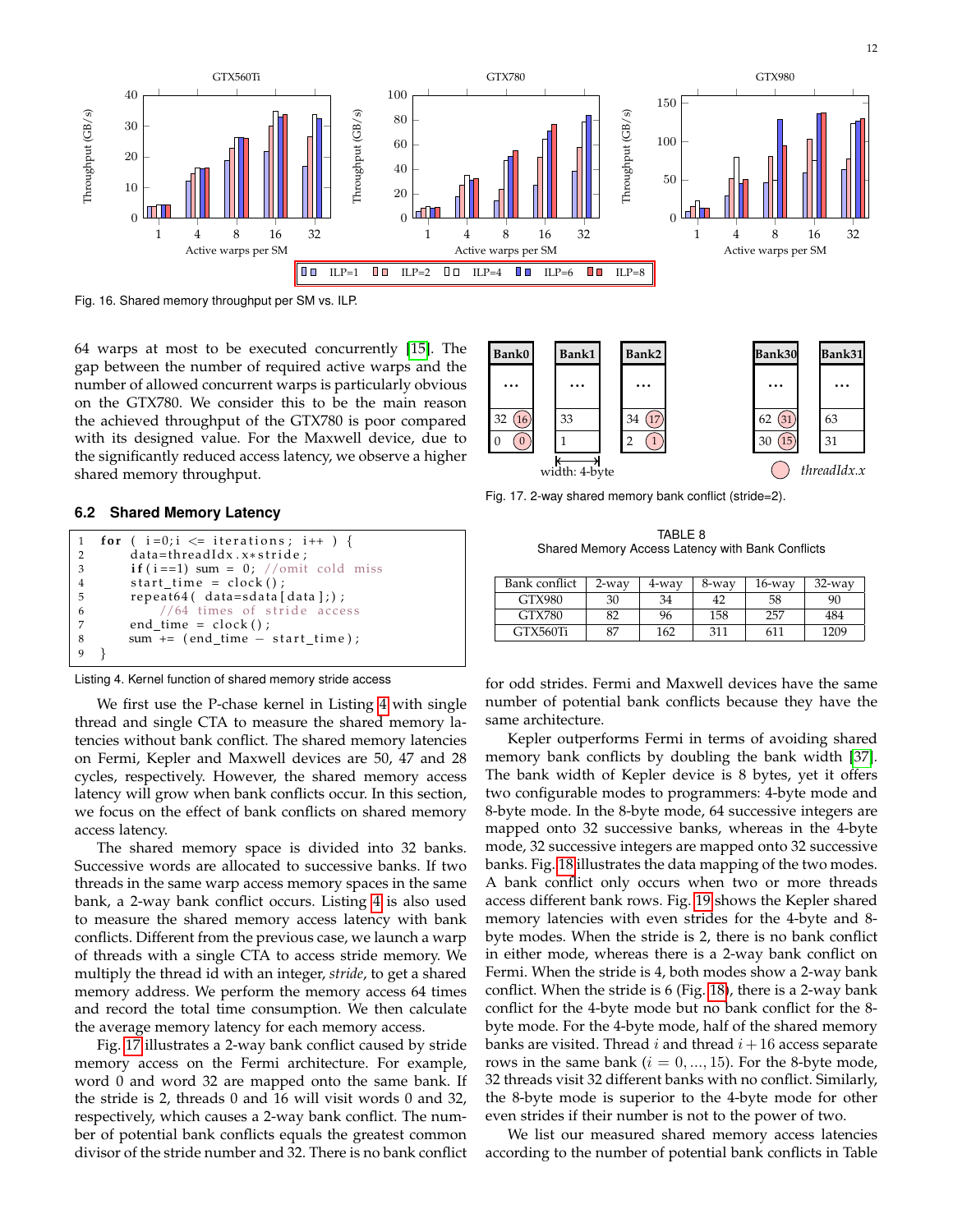

<span id="page-12-1"></span>Stride

Fig. 19. Latency of Kepler Shared Memory with bank conflict: 4-byte mode v.s. 8-byte mode.

[8.](#page-11-4) The memory access latency increases almost linearly with the number of potential bank conflicts. This confirms that the data access instructions are sequentially executed in case of a bank conflict. For the Fermi and Kepler devices, where there is a 32-way bank conflict, it takes much longer to access shared memory than regular global memory (TLB hit, cache miss). Surprisingly, the effect of a bank conflict on shared memory access latency on the Maxwell device is mild. Even the longest shared memory access latency is still at the same level as L1 data cache latency.

In summary, although the shared memory has very short access latency, it can be rather long if there are many ways of bank conflicts. This is most obvious on the Fermi hardware. The Kepler device tries to solve it by doubling the bank width of shared memory. Compared with the Fermi, the Kepler's 4-byte mode shared memory halves the chance of bank conflict, and the 8-byte mode reduces it further. However, we also find that the Kepler's shared memory is inefficient in terms of throughput. The Maxwell device has the best shared memory performance. With the same architecture as the Fermi device, the Maxwell hardware shows a 2x size, 2x memory access speedup and achieves the highest throughput. Most importantly, the Maxwell device's shared memory has been optimized to avoid the long latency caused by bank conflicts. As many GPU-accelerated

applications rely on shared memory performance, this improvement certainly leads to faster and more efficient GPU computations.

# **7 CONCLUSIONS**

<span id="page-12-0"></span>0 2 4 6 8 10 12 14 16 18 20 22 24 26 28 30 32 34 36 38 40 42 44 46 48 50 52 54 56 58 60 62 64

In this study, we microbenchmarked the cache characteristics, memory throughput, and memory latencies of three recent generations of NVIDIA GPUs: Fermi, Kepler and Maxwell. We perceive an evolution of the NVIDIA GPU memory hierarchy. The memory capacity is significantly enhanced in both Kepler and Maxwell as compared with Fermi. The Kepler device is performance-oriented and incorporates several aggressive elements in its design, such as increasing the bus width of DRAM and doubling the bank width of shared memory. These designs have some sideeffects. The theoretical bandwidths of both global memory and shared memory are difficult to saturate, and hardware resources are imbalanced with a low utilization rate. The Maxwell device has a more efficient and conservative design. It has a reduced bus width and bank width, and the on-chip cache architectures are adjusted, including doubling the shared memory size and the read-only data cache size. Furthermore, it sharply decreases the shared memory latency caused under bank conflicts. With its optimized